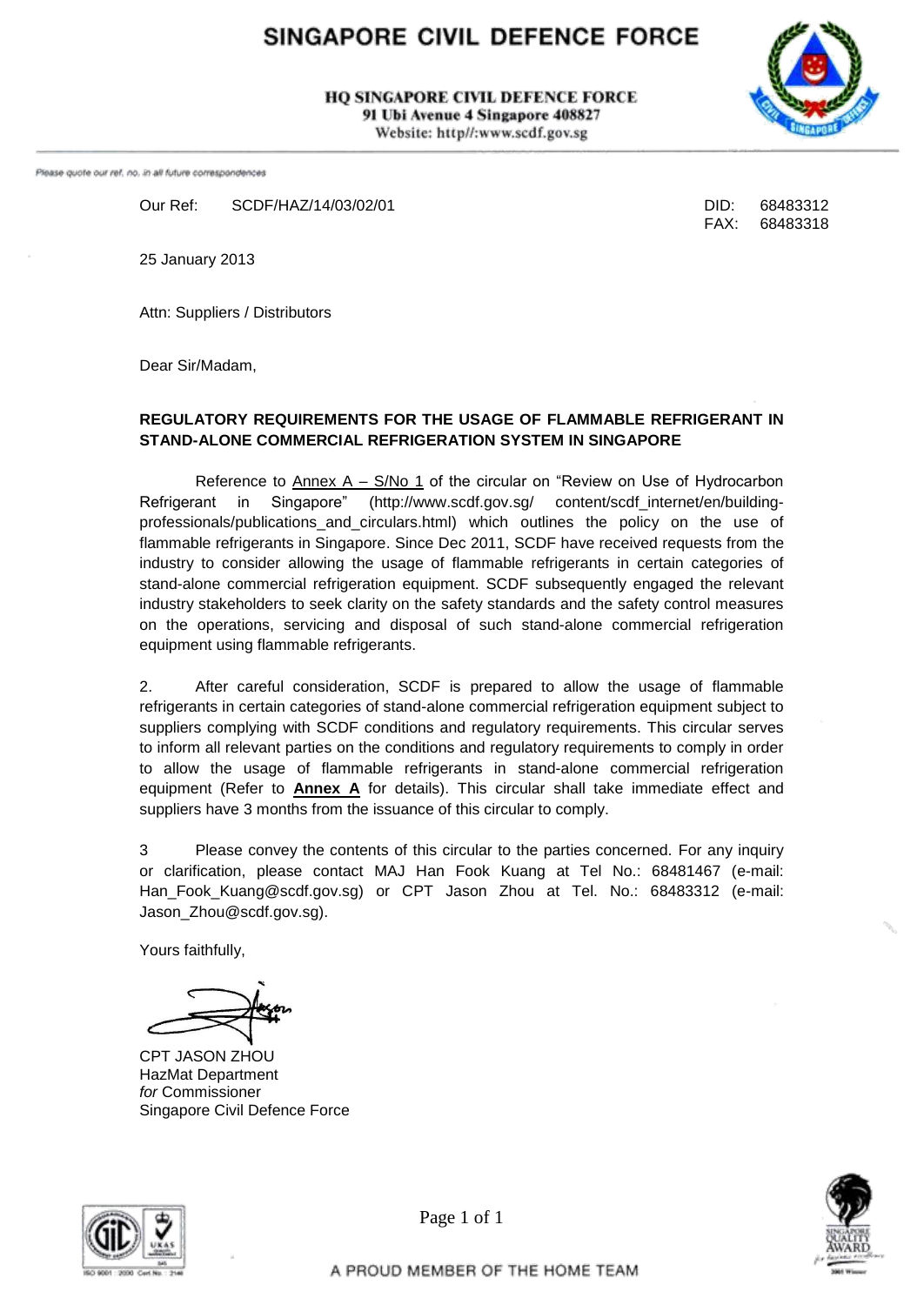#### **1 SCOPE**

This document outlines the conditions and regulatory requirements to allow the safe usage of flammable refrigerants in stand-alone commercial refrigeration equipment. Stand-alone commercial refrigeration equipment is generally characterised by storing and displaying of food and beverages at different levels of temperature within retail settings such as supermarkets, cafes, bars and restaurants. These equipment would include, but not limited to, refrigerated display and storage cabinets, refrigerated trolley cabinets, plug-in display cabinets and beverage coolers.

#### **2 DEFINITION**

2.1 'Flammable refrigerant' –

Refrigerant with a flammability classification of group 2 or 3 in accordance with International Organization for Standardization (ISO) 5149. For refrigerant blends which have more than one flammability classification, the most unfavourable classification shall be taken for the purpose of this definition.

- 2.2 'Stand-alone commercial refrigeration equipment' Refrigeration equipment consists of systems where all refrigeration components are integrated and hermetically sealed (hereinafter referred as the "**equipment"** in this document).
- 2.3 'Recognized Certification Body (CB)' Refer to third party independent body or centre that conducts conformity assessment for product and equipment. It is located in Singapore or based in partner country and is recognized by SCDF to conduct conformity assessment to meet the regulatory requirements.
- 2.4 'Service personnel' Refer to personnel who are engaged by either the equipment supplier or user to provide after sale services, including but not limited to, delivery, servicing and disposal of the equipment.
- 2.5 'Suppliers' Refer to commercial parties who sell, lease or supply the equipment directly to the end-users in Singapore.
- 2.6 'Equipment placement room' Refer to a compartmentalized area, space or room in which the equipment is placed by the user for its intended usage.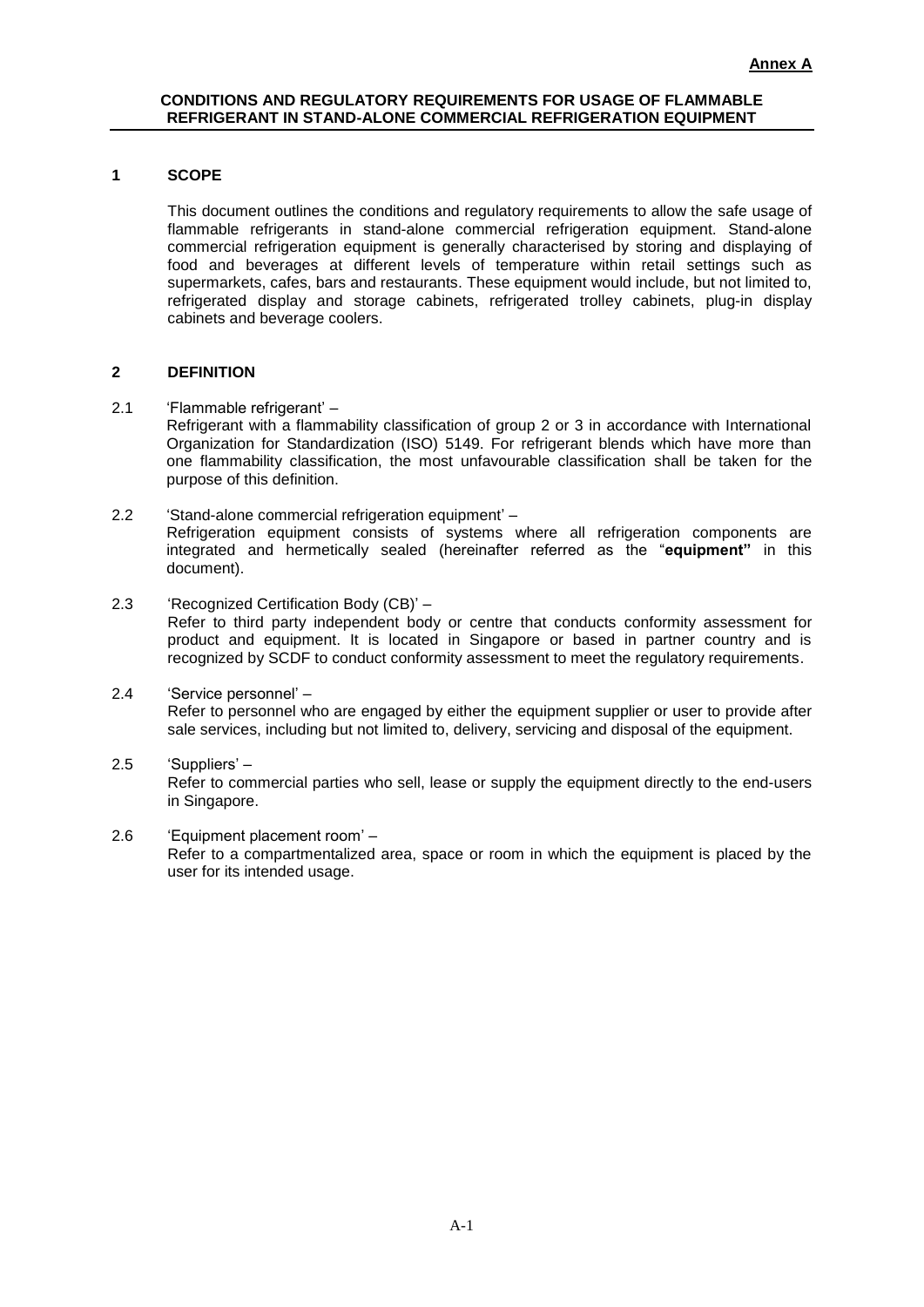#### **3 SAFETY REQUIREMENTS**

- 3.1 Risk Management for Usage of Flammable Refrigerants
- 3.1.1 The stand-alone commercial refrigeration equipment (hereinafter referred as "equipment" in this document) shall not carry more than 150 grams of flammable refrigerant per independent circuit and the refrigerant shall be hermetically sealed within the equipment.
- 3.1.2 The equipment shall comply with the latest applicable International Electrotechnical Commission (IEC) safety standards (eg. IEC 60335-2-89) for commercial refrigeration system.
- 3.1.3 The equipment shall be tested and certified for compliance to the latest applicable IEC safety standards for commercial refrigeration system through the recognized Certification Body (CB). All technical documents issued by recognised CBs shall be submitted to  $SCDF<sup>1</sup>$  for evaluation before flammable refrigerant is allowed to be used in the equipment. The list of recognized Certification Body (CB) can be found in **Appendix B**.

#### 3.2 Safety Awareness

 $\overline{a}$ 

3.2.1 The supplier shall be responsible to educate existing and potential users<sup>2</sup> on the inherent safety risks from the usage of flammable refrigerant in the equipment. The supplier shall take all such measures as may be reasonable and necessary to ensure the safe handling and usage of the equipment. These measures include, but not limited to, those outlined under Part 5 of this document.

### **4 ADVISORY LABEL REQUIRMENTS**

#### 4.1 Advisory Label on the Front of Equipment

- 4.1.1 The advisory label shall be printed or affixed permanently on the front of the equipment on display at retail premises and shall be clearly visible to potential buyers when viewing the equipment.
- 4.1.2 For units delivered to buyer premise or any other location as determined by the buyer, the units shall also be affixed with the advisory label on the front of the equipment.
- 4.1.3 The advisory label shall comply with the design specifications outlined in **Appendix A1**. The advisory label shall be 90mm (length) by 90mm (height). The printed label shall be in an indelible manner and with a minimum resolution of 300 pixels per inch (ppi). An example is illustrated below.



<sup>1</sup> MAJ Han Fook Kuang, Fire Safety and Shelter Department, Office: 68481467

<sup>&</sup>lt;sup>2</sup> Potential users refer to the personnel whom suppliers have approached or being approached by for potential interests and purchase of the equipment.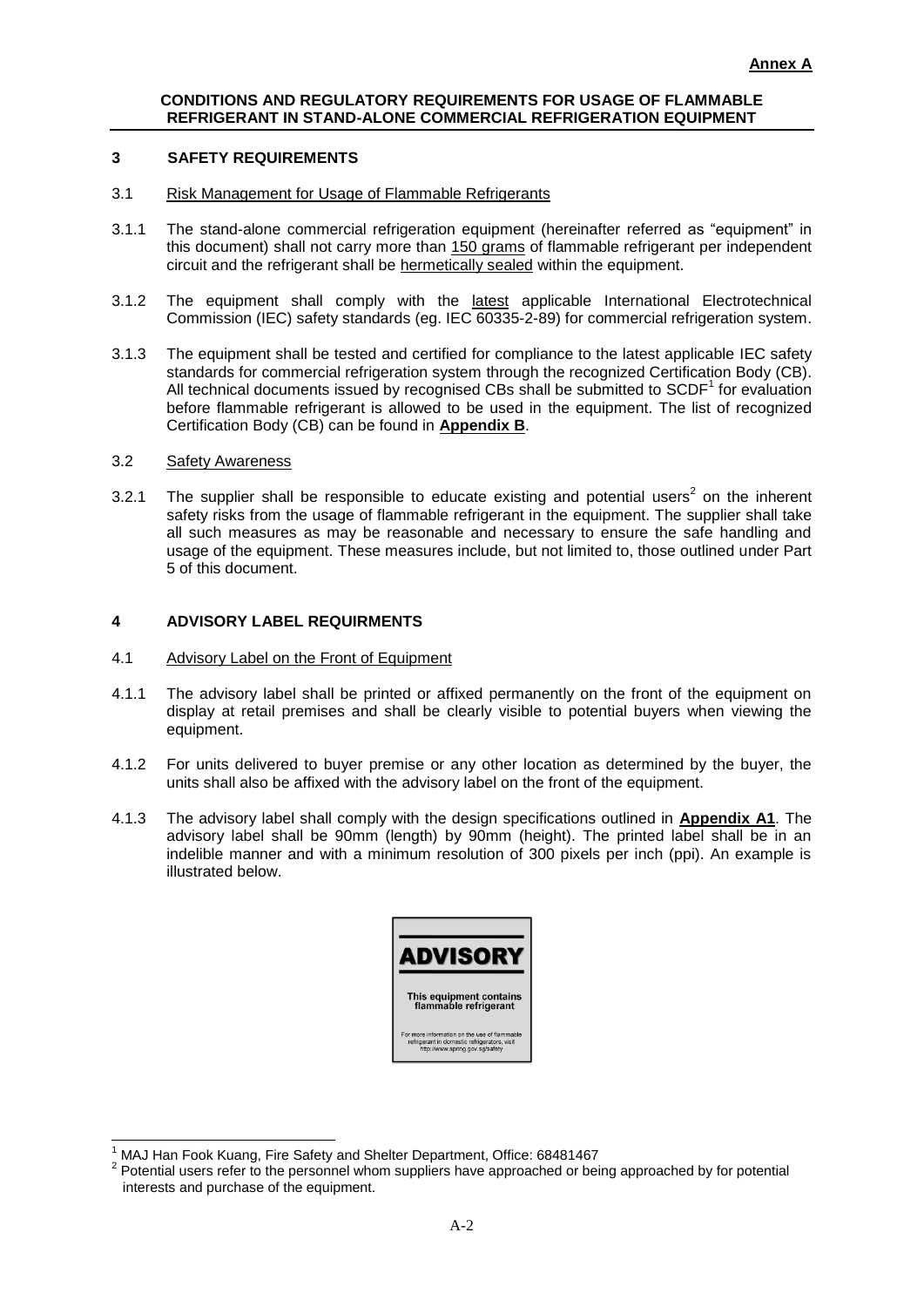#### 4.2 Advisory Label for Service Personnel and Users

- 4.2.1 For service personnel, the advisory label shall be affixed permanently on or near the compressor unit of the equipment to indicate the flammability risks. The advisory label shall be clearly visible from the repair access area.
- 4.2.2 For users, the advisory label shall be affixed permanently on the internal compartment of the equipment that shall be clearly visible from the user access area.
- 4.2.3 The advisory label shall be accompanied with a triangular warning sign in accordance to latest applicable ISO standards (e.g. ISO 7010) for flammable material warning label. The perpendicular height of the triangular warning sign shall be at least 15mm. The name of the refrigerant (e.g. R-600a, Iso-butane) should also be included together with the triangular warning sign as shown below.



- 4.2.4 The advisory label shall be accompanied with cautionary statements concerning the flammability risks, safe handling, servicing and disposal of the equipment. The cautionary statements should be provided in both English and Chinese languages.
- 4.2.5 The advisory label shall comply with the design specifications outlined in **Appendix A2**. The printed label shall be in an indelible manner and with a minimum resolution of 300 pixels per inch (ppi).
- 4.2.6 For equipment with existing labels which may contain other advisory messages from the supplier, the advisory label outlined in Part 4.2 may be provided either as a standalone label or may be combined with the existing labels.

(**Exception**: The advisory label design specifications outlined in Appendix A2 may be exempted for equipment with existing advisory labels containing similar warning sign and cautionary statements as outlined in Part 4.2.3 and 4.2.4.)

#### **5 SAFETY CONTROL MEASURES**

5.1 Duties of Supplier

.

- 5.1.1 Supplier shall provide equipment safety training/briefing and instruction manuals to users to ensure that the users are fully aware of the inherent safety risks posed by the flammable refrigerant and the essential safety precaution and procedures are adhered to at all times.
- 5.1.2 Supplier shall assist users to put in place a robust inspection and maintenance regime for the equipment in accordance to relevant safety standards and industry best practices.
- 5.1.3 Supplier shall assist users in carrying out servicing and disposal of the equipment in accordance to the relevant safety standards and industry best practices.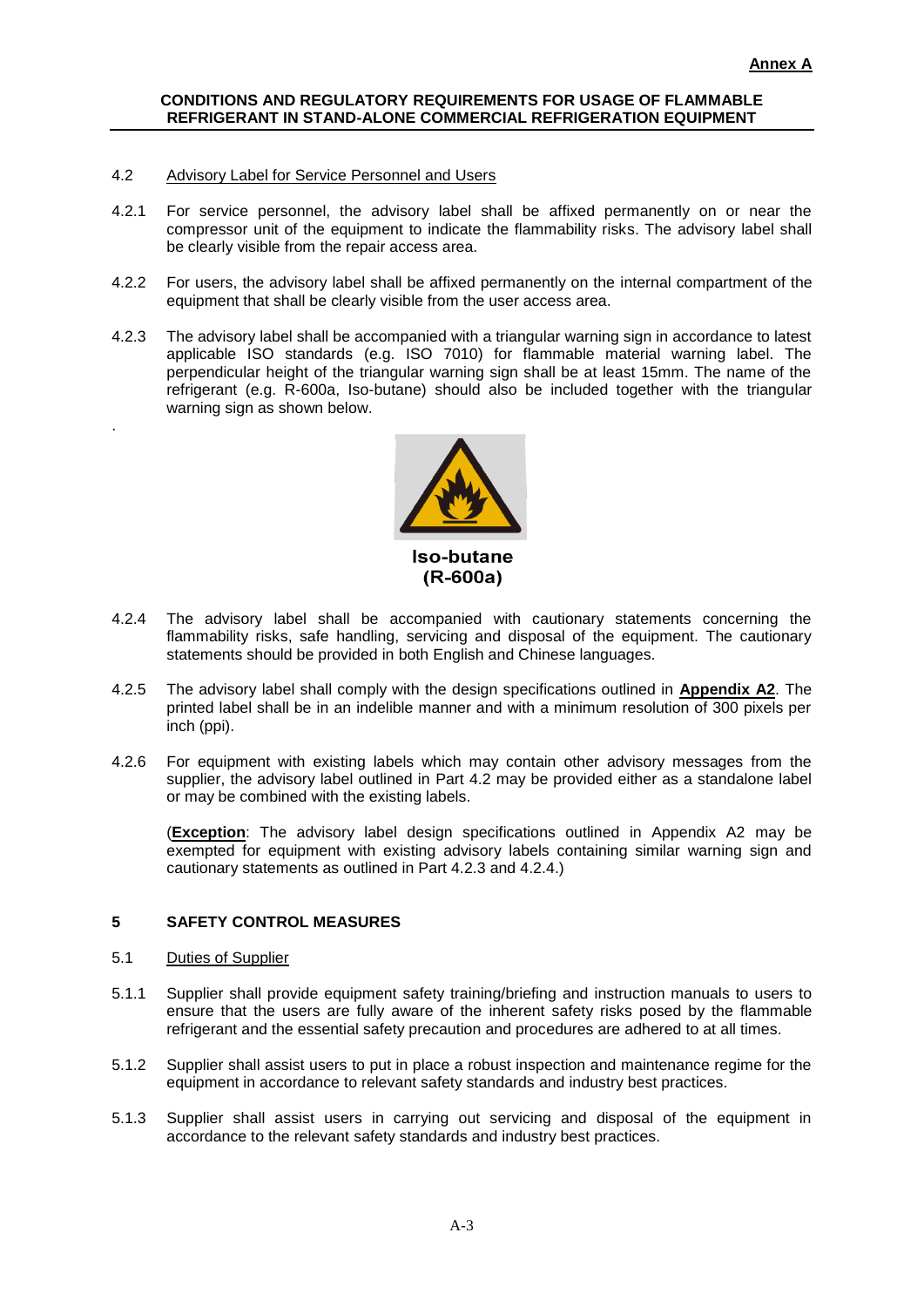#### 5.2 Duties of User

- 5.2.1 User shall ensure mechanical or natural ventilation system is available at the equipment placement room to prevent accumulation of flammable refrigerant during a leak.
- 5.2.2 User shall impose strict ignition control regime (e.g. "No Smoking" policy) and where practical, eliminate all potential ignition sources (eg. spark/naked flame) from the equipment placement room.
- 5.2.3 User shall engage trained service personnel to carry out any repair, servicing or disposal of the equipment. The service personnel shall be trained to handle equipment using flammable refrigerants and follow safety procedures in accordance to relevant safety standards and industry best practices.

#### **6 IMPLEMENTION**

- 6.1 Supplier shall inform SCDF (Fire Safety and Shelter Department) of any modifications made to the equipment which may potentially affect the safe usage of flammable refrigerant or changes to the relevant IEC safety standards. Where necessary, SCDF may require a new certification and lab testing from the recognized CB to be submitted. The supplier shall be responsible for the full compliance of the safety requirements stipulated in Part 3, 4 and 5 of this document.
- 6.2 The information in this document is based on the present state of our knowledge. The relevant authorities reserve the rights to amend the content of this document at any time in future should there be a need to do so.

#### **7 REFERENCES**

- 7.1 International Electrotechnical Commission (IEC) 60335-2-89 standard
- 7.2 International Organization for Standardization (ISO) 3864-1 standard
- 7.3 Consumer Protection (Safety Requirements) Registration Scheme (CPS Scheme) Information Booklet (version 4.1) by SPRING Singapore
- 7.4 The Refrigeration, Air Conditioning and Heat Pumps Technical Options Committee (RTOC) Assessment Report 2010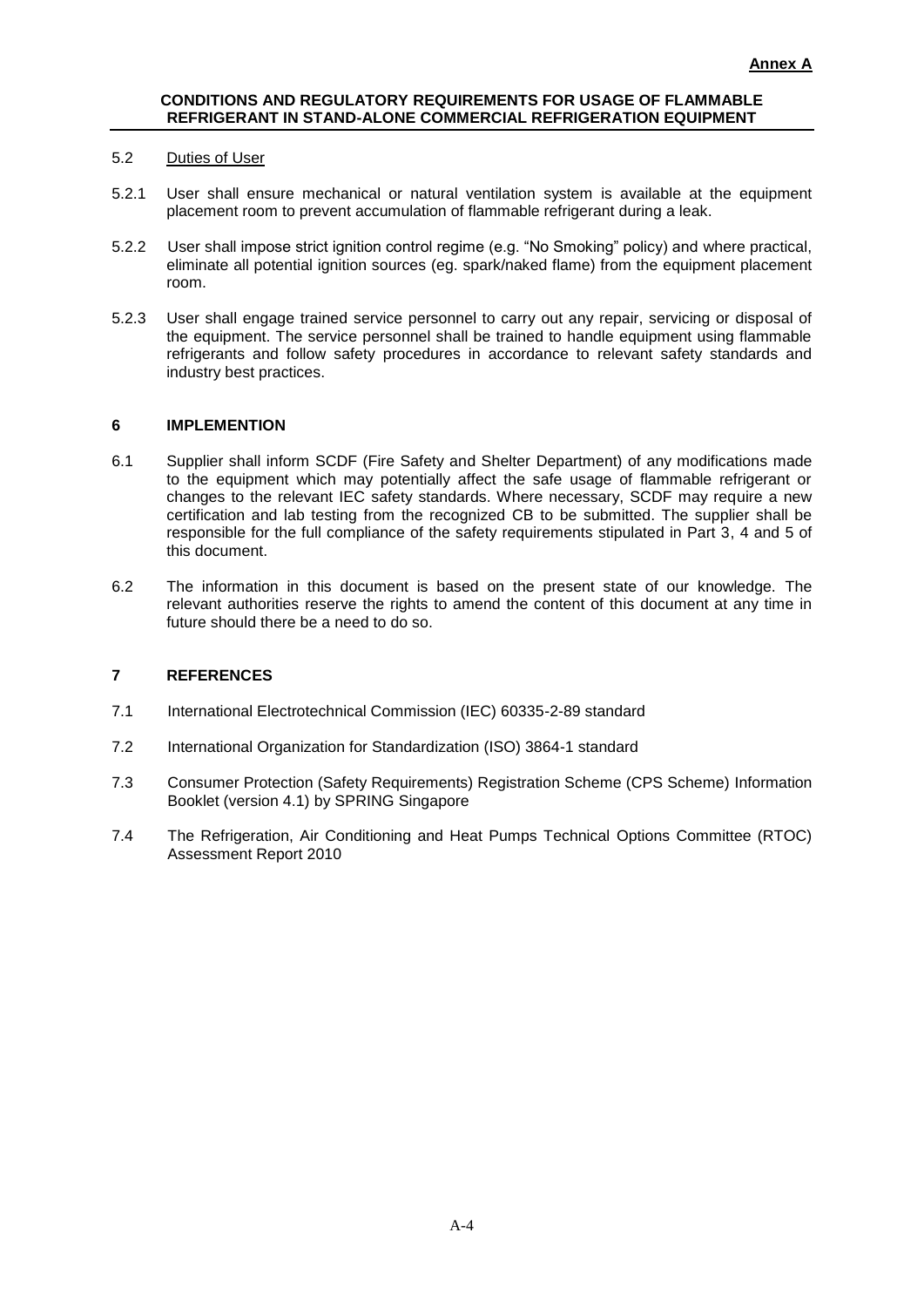### **Appendix A1**

### *Full Design Specifications for Advisory Label on the Front of Equipment*



| Tag            | <b>Description</b>                                                                                                                         |
|----------------|--------------------------------------------------------------------------------------------------------------------------------------------|
| $\mathbf{1}$   | Main Cautionary Sign.<br>(Arial Black, Bold, Black; Size 40)                                                                               |
| $\overline{2}$ | Two black bars (6 pt thickness) to border the<br>cautionary sign.                                                                          |
| $\overline{3}$ | A general information statement to indicate the<br>presence of flammable refrigerant in the<br>equipment.<br>(Arial, Bold, Black; Size 18) |
| 4              | More information available at SPRING Singapore<br>(Product Safety) website.<br>(Arial, Black; Size 10)                                     |
| $\overline{5}$ | The background color to be light grey.<br>(color code #CCCCCC)                                                                             |

**Sample** 

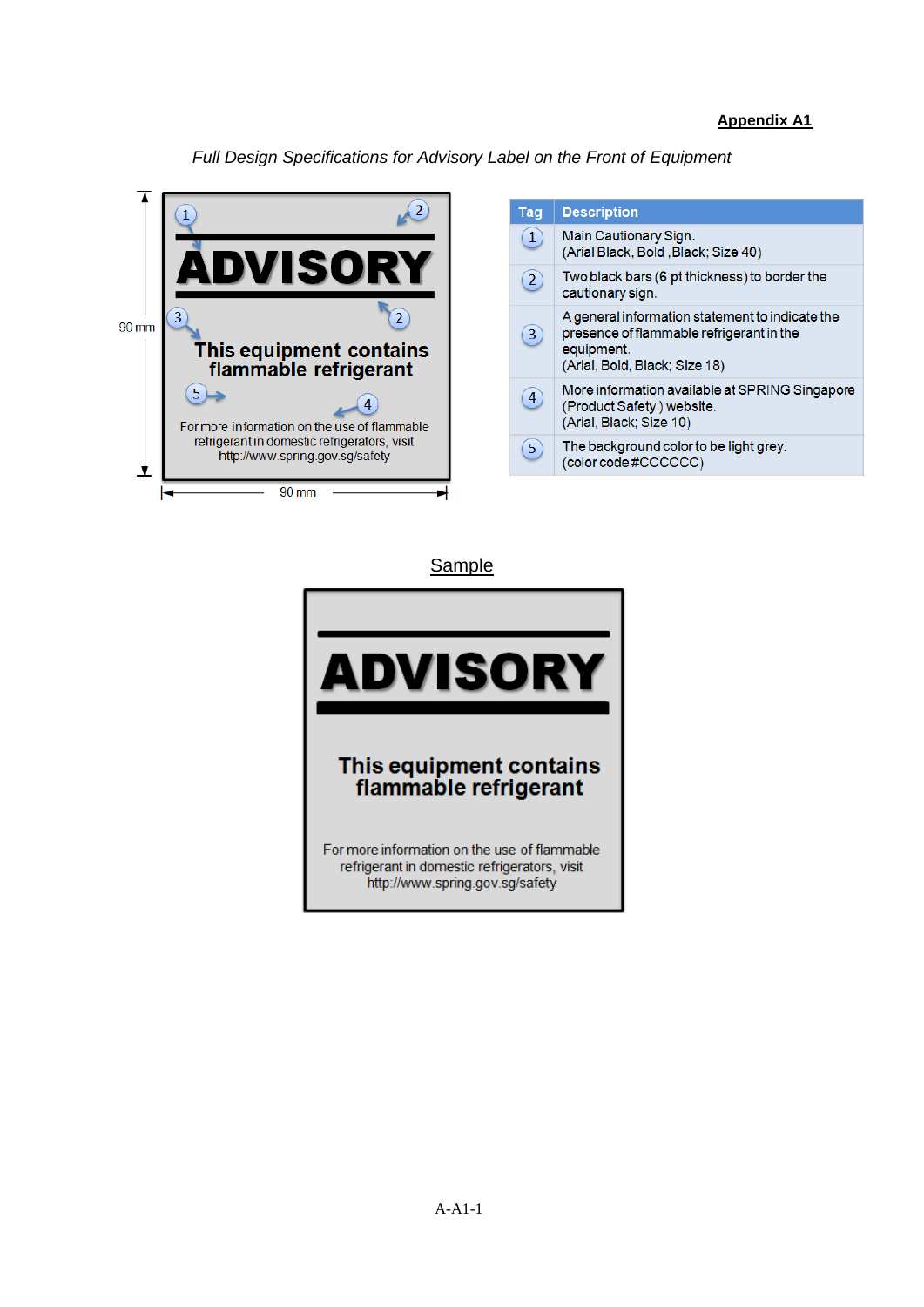### *Full Design Specifications for Advisory Label for Service Personnel and Users*

Users:



Sample

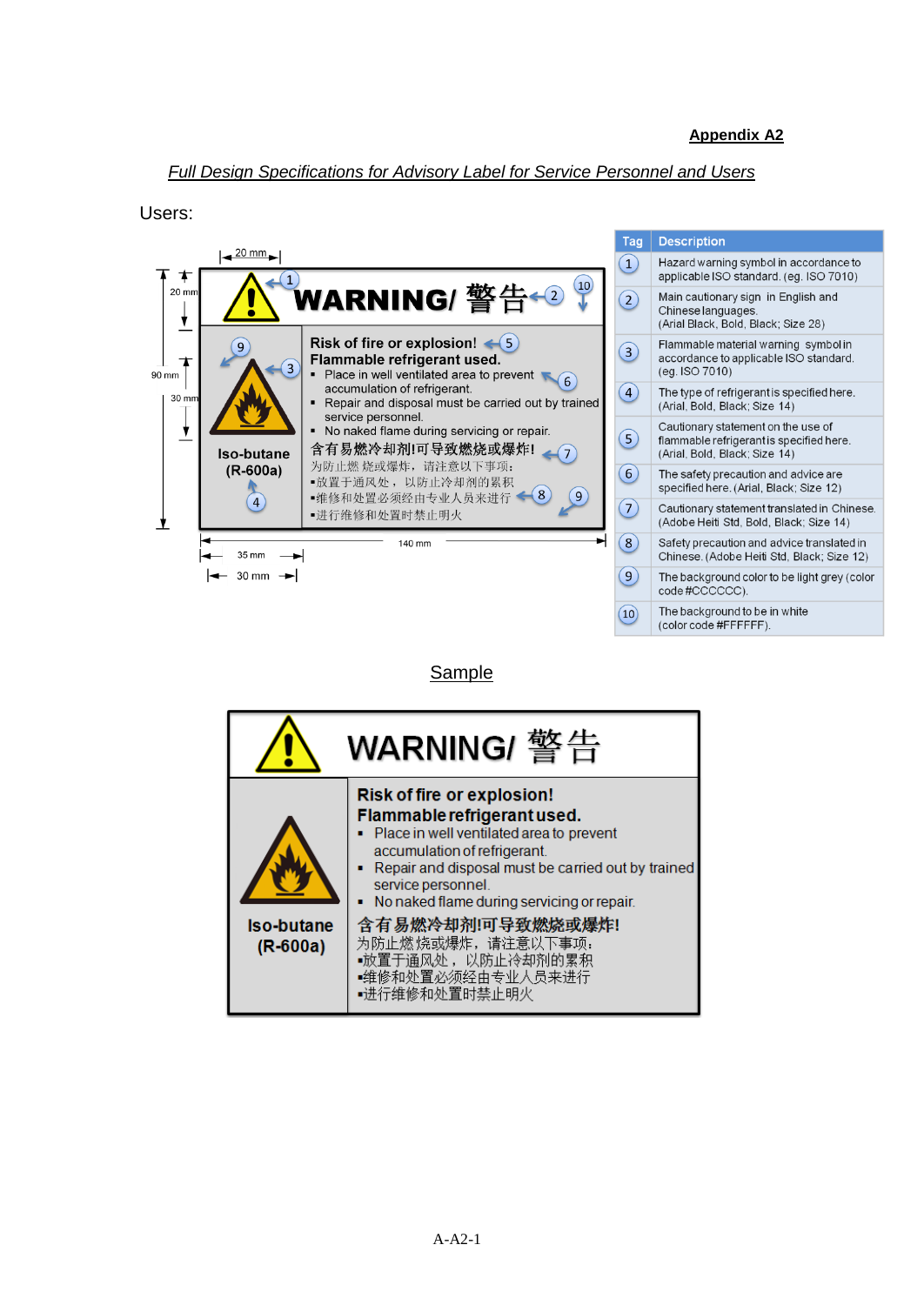### **Appendix A2**

### Service Personnel:



| Tag               | <b>Description</b>                                                                                              | Tag               | <b>Description</b>                                                                       |
|-------------------|-----------------------------------------------------------------------------------------------------------------|-------------------|------------------------------------------------------------------------------------------|
| $\left( 1\right)$ | Hazard warning symbol in accordance to applicable<br>ISO standard (eg. ISO 7010)                                | 6                 | The safety precaution and advice are specified here.<br>(Arial, Black; Size 12)          |
| $\left( 2\right)$ | Main cautionary sign in English and Chinese<br>languages (Arial Black, Bold, Black; Size 24)                    | 7 <sup>1</sup>    | Cautionary statement translated in Chinese.<br>(Adobe Heiti Std, Bold, Black; Size 14)   |
| $\left(3\right)$  | Flammable material warning symbol in accordance<br>to applicable ISO standard (eq. ISO 7010)                    | $\boxed{8}$       | Safety precaution and advice translated in Chinese.<br>(Adobe Heiti Std, Black; Size 12) |
| $\left( 4\right)$ | The type of refrigerant is specified here.<br>(Arial, Bold, Black; Size 12)                                     | 9 <sub>o</sub>    | The background to be light grey (color code #CCCCCC).                                    |
| (5)               | Cautionary statement on the use of flammable<br>refrigerant is specified here.<br>(Arial, Bold, Black; Size 14) | $\left(10\right)$ | The background to be in white (color code #FFFFFF).                                      |

Sample

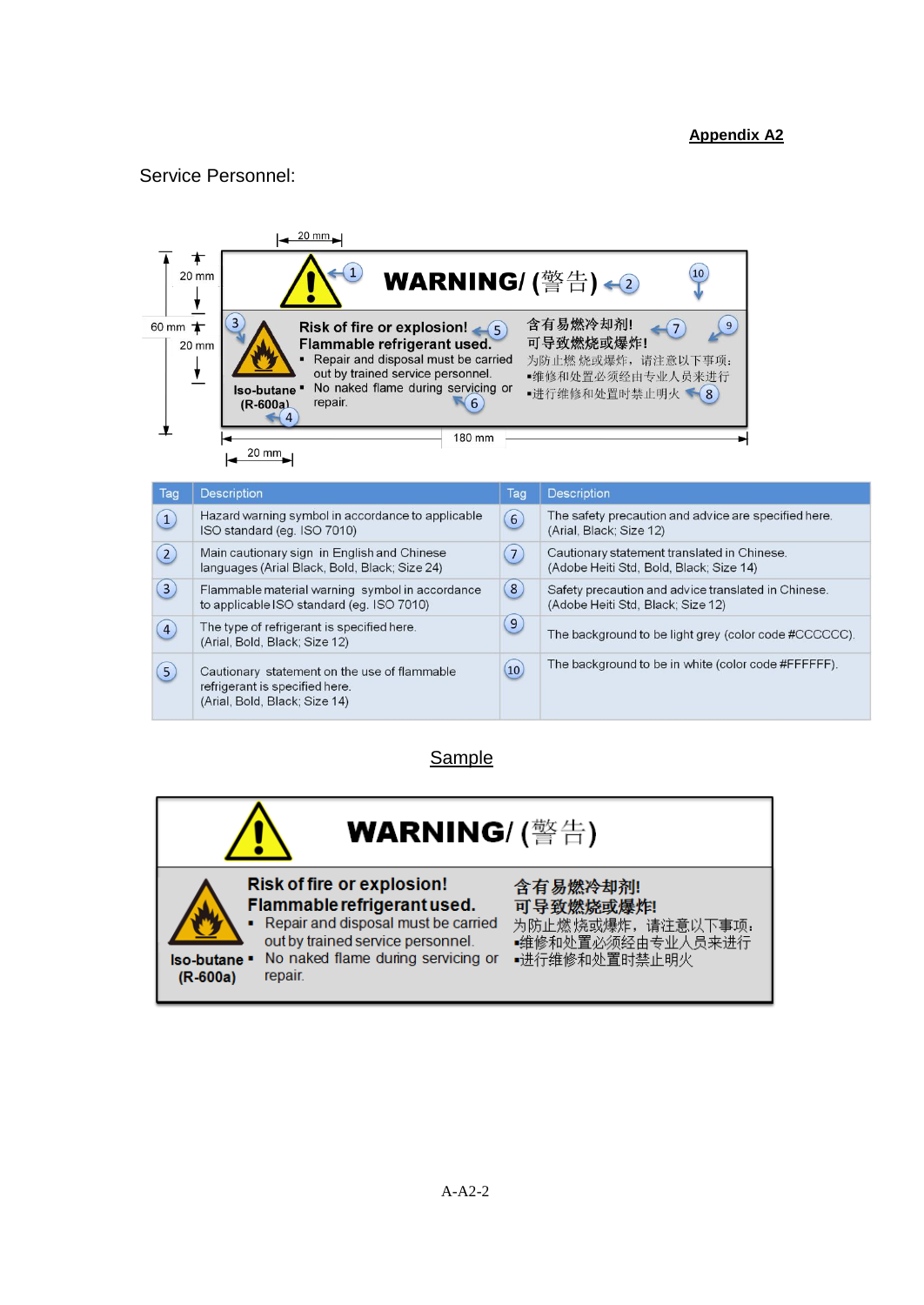## **Appendix B**

| <b>Certification Body (Local)</b> |  |  |
|-----------------------------------|--|--|
|-----------------------------------|--|--|

| No | <b>Name of Certification Body</b>     | <b>Address and Contact Person</b>   |
|----|---------------------------------------|-------------------------------------|
| 1  | TUV SUD PSB Pte Ltd (Certification)   | No. 1 Science Park Drive            |
|    |                                       | Singapore 118221                    |
|    |                                       | Contact person:                     |
|    |                                       | Mr Desmond Soh                      |
|    |                                       | (Product Manager)                   |
|    |                                       | Tel: 68851268                       |
|    |                                       | Fax: 67759725                       |
|    |                                       | Email: testing@tuv-sud-psb.sg or    |
|    |                                       | desmond.soh@tuv-sud-psb.sg          |
|    |                                       | Website: www.tuv-sud-psb.com        |
| 2  | Intertek Testing Services (S) Pte Ltd | 5 Pereira Road #06-01               |
|    | (Commercial and Electrical Division)  | Asiawide Industrial Building        |
|    |                                       | Singapore 368025                    |
|    |                                       | Contact person:                     |
|    |                                       | Mr Christopher Hee                  |
|    |                                       | Senior Manager                      |
|    |                                       | Tel: 62827187 ext. 204 / 206 / 202  |
|    |                                       | Fax: 62800840                       |
|    |                                       | Email: christopher.hee@intertek.com |
|    |                                       | Website: www.intertek.com           |
| 3  | UL International Singapore Pte Ltd    | 1 Maritime Square #11-03            |
|    |                                       | <b>Harbourfront Centre</b>          |
|    |                                       | Singapore 099253                    |
|    |                                       | Contact person:                     |
|    |                                       | Mr Leong Wei Beng                   |
|    |                                       | (Acting Quality Manager)            |
|    |                                       | Tel: +65 6854 7943                  |
|    |                                       | Fax: $+6562713867$                  |
|    |                                       | Email: weibeng.leong@sg.ul.com      |
|    |                                       | Website: www.ul-asia.com            |
| 4  | TUV Rheinland (S) Pte Ltd             | 25 International Business Park      |
|    |                                       | #03-13/14 German Centre             |
|    |                                       | Singapore 609916                    |
|    |                                       | Contact person:                     |
|    |                                       | Mr Than Soe                         |
|    |                                       | Manager                             |
|    |                                       | Tel: 65628750                       |
|    |                                       | DID: 62628748                       |
|    |                                       | Fax: 65628759                       |
|    |                                       | Email: ThanSoe@sin.tuv.com          |
|    |                                       | Website: www.tuv.com                |
| 5  | Centre Testing International Pte Ltd  | Blk 10 Ubi Crescent #03-26 (Room C) |
|    |                                       | Ubi Techpark                        |
|    |                                       | Singapore 408564                    |
|    |                                       | Contact person:                     |
|    |                                       | Mr Fallight Hu                      |
|    |                                       | Project Development Manager         |
|    |                                       | Tel: +65 6749 6013                  |
|    |                                       | Fax: +65 6742 5916                  |
|    |                                       | Email: fallight_hu@cti-cert.com     |
|    |                                       | Website: nil                        |
| 6  | TUV SUD PSB Pte Ltd                   | No. 1 Science Park Drive            |
|    |                                       | Singapore 118221                    |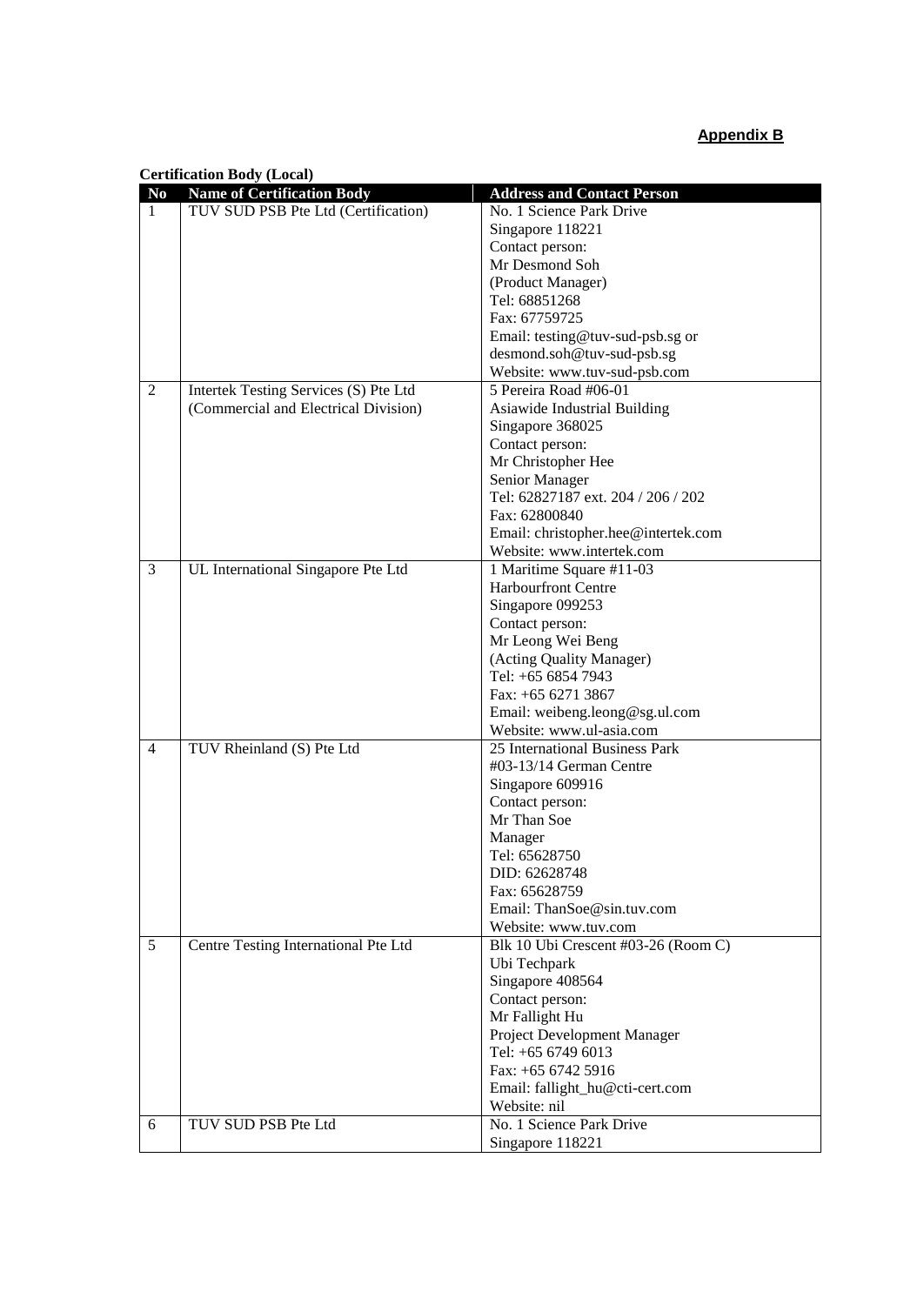|   |                     | Contact person:                    |
|---|---------------------|------------------------------------|
|   |                     | Mr Tan Lee Heng                    |
|   |                     | (Assistant Vice President)         |
|   |                     | Tel: 68851350 / 68851366           |
|   |                     | Fax: 67745705 / 67746119           |
|   |                     | Email: enquiries@tuv-sud-psb.sg    |
|   |                     | Website: www.tuv-sud-psb.com       |
| 7 | TUV SUD PSB Pte Ltd | No. 1 Science Park Drive           |
|   |                     | Singapore 118221                   |
|   |                     | Contact person:                    |
|   |                     | Mr Tan Kim Heng                    |
|   |                     | (Assistant Vice President)         |
|   |                     | Tel: 68851542                      |
|   |                     | Fax: 67799303                      |
|   |                     | Email: kim-heng.tan@tuv-sud-psb.sg |

#### **Certification Body (Foreign - MRA)**

| No             | <b>Name of Certification Body</b>          | <b>Address and Contact Person</b>           |
|----------------|--------------------------------------------|---------------------------------------------|
| 1              | The Sixth Division,                        | No 4 Chinan Road                            |
|                | Bureau of Standards, Metrology and         | Section 1, Taipei 100, Taiwan               |
|                | Inspection (BSMI), MOEA                    | Contact person:                             |
|                |                                            | Mr Shi-Chen WEI                             |
|                |                                            | Chief, Section of Registration of           |
|                |                                            | Application and Certification               |
|                |                                            | Sixth Division, BSMI MOEA                   |
|                |                                            | Tel: (Int'l +886-2) 2343-1850               |
|                |                                            | Fax: $(Int'1 + 886-2)$ 2321-1950            |
|                |                                            | Email: b30pl@bsmi.gov.tw                    |
|                |                                            | Website: bsmi.gov.tw                        |
| $\overline{2}$ | Vietnam Certification Body (QUACERT)       | 8 Hoang Quoc Viet                           |
|                |                                            | Cau Giay District                           |
|                |                                            | Hanoi, Vietnam                              |
|                |                                            | Contact person:                             |
|                |                                            | Mr Tran Van Vinh                            |
|                |                                            | Director                                    |
|                |                                            | Email: vinhtv@quacert.gov.vn                |
|                |                                            | Tel: $+ 84 - 4 - 7561025$                   |
|                |                                            | $Fax: + 84-4-7563188$                       |
|                |                                            | Website: - nil -                            |
| 3              | UL International New Zealand Ltd,          | 10 Vanadium Place, PO Box                   |
|                | Christchurch                               | 9194, Christchurch, New Zealand             |
|                |                                            | Contact person:                             |
|                |                                            | Mr Manuel Shimasaki                         |
|                |                                            | Operations Manager, Australasia             |
|                |                                            | Tel: $+64-3-339$ 1670                       |
|                |                                            | Fax: +64-3-339 1671                         |
|                |                                            | Email: enquiries@nz.ul.com                  |
|                |                                            | Website: www.nz.ul.com                      |
| 4              | UL International New Zealand Ltd, Auckland | 54 Tarndale Grove                           |
|                |                                            | P O Box 300 330                             |
|                |                                            | Albany 0752 Auckland, New Zealand           |
|                |                                            | Contact person:                             |
|                |                                            | Mr Ken Wilson                               |
|                |                                            | Quality and Compliance Manager, Australasia |
|                |                                            | Tel: +64-9-415 3355                         |
|                |                                            | Fax: $+64-9-415$ 3356                       |
|                |                                            | Email: enquiries@nz.ul.com                  |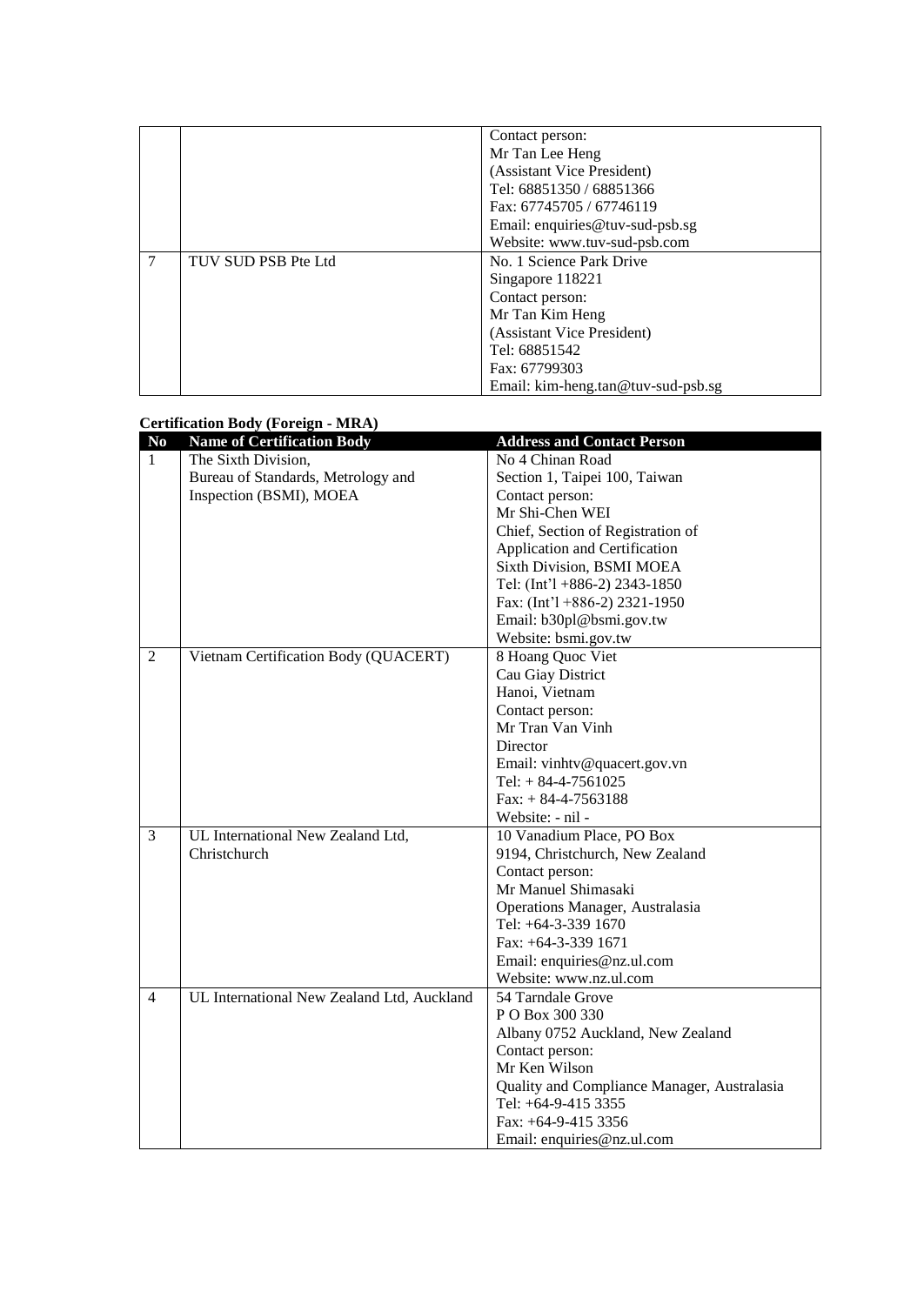|                |                                           | Website: www.nz.ul.com                        |
|----------------|-------------------------------------------|-----------------------------------------------|
| 5              | Intertek Testing Services Taiwan Ltd,     | 5F No. 423 Ruiguang Road                      |
|                | (Safety Laboratory)                       | Neihu District Taipei 114, Taiwan             |
|                |                                           | Contact person:                               |
|                |                                           | Mr Gary Yunn                                  |
|                |                                           | (Manager, Quality System Dept)                |
|                |                                           | Tel: +886-2-6602-2705                         |
|                |                                           | Fax: $+886-2-6602-2415$                       |
|                |                                           | Email: admin@wakelabs.co.nz                   |
| 6              | SGS Taiwan Ltd.                           | No 134 Wu Kung Road WuKu                      |
|                | (Electronics & Communication Lab)         | Industrial Zone, Taipei Country 248, Taiwan   |
|                |                                           | Contact person:                               |
|                |                                           | Mr Nelson Bai                                 |
|                |                                           | (Supervisor-QA)                               |
|                |                                           | Tel: +886-2-2299-3279 ext 1458                |
|                |                                           | Fax: +886-2-2299-9489                         |
|                |                                           | Email: nelson.bai@sgs.com                     |
| $\overline{7}$ | Aerospace Industrial Development          | No 38-3, Jong-Ching Road,                     |
|                | Corporation,                              | Salu Township, TaiChung County 433, Taiwan    |
|                | Electromagnetic Effects Laboratory        | Contact person:                               |
|                |                                           | Mr Marlon Huang                               |
|                |                                           | Manager                                       |
|                |                                           | Tel: +886-4-2707 0001 ext 504797              |
|                |                                           | Fax: $+886-4-2624-4023$                       |
|                |                                           | Email: Zenfong_huang@ms.aidc.com.tw           |
| 8              | Guanyin Safety & EMC Testing Laboratory,  | No 6-6, Rungung S. Road,                      |
|                | Taiwan                                    | Psauta Tsuen, Guanyin Shiang, Taoyuan, Taiwan |
|                | Electric Research & Testing Center        | Contact person:                               |
|                |                                           | Mr Jimmy YEH                                  |
|                |                                           | Deputy Manager                                |
|                |                                           | Tel: +886-3-483 9090 ext 7101                 |
|                |                                           | Fax: +886-3-483 8722                          |
|                |                                           | Email: jim@ms.tertec.org.tw                   |
| 9              | Lin Kou Laboratory,                       | No 19 Hwa Ya 2nd Road                         |
|                | Taoyuan Branch of Bureau Veritas Consumer | Kwei Shan Taoyuan Taiwan (ROC)                |
|                | Products Services (Hong Kong) Limited     | Contact person:                               |
|                |                                           | Mr Ted WU                                     |
|                |                                           | Manager                                       |
|                |                                           | Tel: + 886-3-3183232 ext 1828                 |
|                |                                           | $Fax: + 886-3-3185050$                        |
|                |                                           | Email: ted@adt.com.tw                         |
| 10             | Korea Testing Laboratory (KTL)            | 222-13 Guro-3dong Gurogu                      |
|                |                                           | Seoul 152-718 Korea                           |
|                |                                           | Contact person:                               |
|                |                                           | Mr Heun-Chan PARK                             |
|                |                                           | Director, Quality Certification Center        |
|                |                                           | Tel: +82-3-860 1360                           |
|                |                                           | Fax: +82-3-860 1369                           |
|                |                                           | Email: phchan@wm.ktl.re.kr                    |
| 11             | Korea Electric Testing Institute (KETI)   | 692-8 Kumjung-dong                            |
|                |                                           | Kunpo-city Kyunggi-do 435-050 Korea           |
|                |                                           | Contact person:                               |
|                |                                           | Mr Dong-In YOUK                               |
|                |                                           | Director, Test & Certification Center         |
|                |                                           | Tel: +82-31-428 7562                          |
|                |                                           | Fax: $+82-31-4557150$                         |
|                |                                           | Email: youkdi@keti.or.kr                      |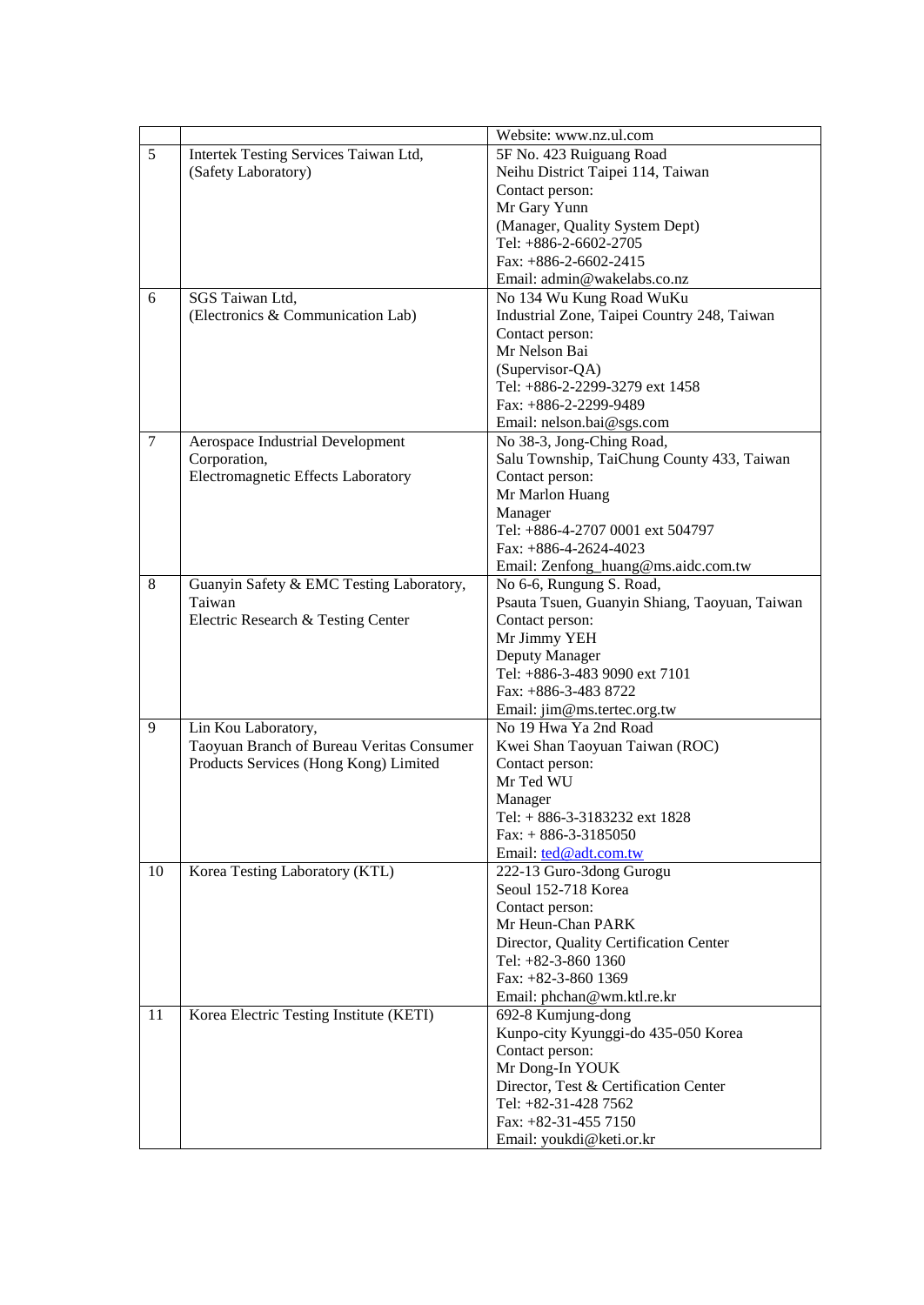| 12 | EMC Research Institute (ERI)                 | 66-6 Jeil-Ri Yangi-Myun                   |
|----|----------------------------------------------|-------------------------------------------|
|    |                                              | Yongin-City Gyeonggi-Do                   |
|    |                                              | 449-825 Republic of Korea                 |
|    |                                              | Contact person:                           |
|    |                                              | Mr Kyu-Hong JUNG                          |
|    |                                              | <b>Assistant Manager</b>                  |
|    |                                              | <b>Strategy Planning Business Team</b>    |
|    |                                              | Tel: +82-31-679 9558                      |
|    |                                              | Fax: +82-31-336 2427                      |
|    |                                              |                                           |
|    |                                              | Email: <i>jkhong@eri.re.kr</i>            |
| 13 | Intertek Testing Services Hong Kong Ltd -    | 2/F, Garment Centre                       |
|    | Commercial & Electrical Division             | 576 Castle Peak Road, Kowloon, Hong Kong  |
|    |                                              | Contact person:                           |
|    |                                              | Mr Daniel K.K. Yau                        |
|    |                                              | (Deputy General Manager)                  |
|    |                                              | Tel: (852) 21738542                       |
|    |                                              | Fax: (852) 21738542                       |
|    |                                              | Website: www.etlsemko.com                 |
| 14 | <b>Singapore Electrical Testing Services</b> | 97 Pioneer Road                           |
|    | (Clipsal International Pte Ltd)              | Singapore 639579                          |
|    |                                              | Contact person:                           |
|    |                                              | Mr Wong Chee Kian                         |
|    |                                              | (Laboratory Manager)                      |
|    |                                              | Tel: 6861 9118                            |
|    |                                              | Fax: 6863 2760                            |
|    |                                              | Email: cheekian.wong@sets.com.sg          |
|    |                                              | Website: www.sets.com.sg                  |
| 15 | TÜV Rheinland Taiwan Ltd                     | 10F, No. 219, Min-Chuan                   |
|    | (Taichung Branch)                            | Road, Taichung 403, Taiwan                |
|    |                                              | Contact person:                           |
|    |                                              | Mr Allen Lin                              |
|    |                                              | (Manager)                                 |
|    |                                              | Tel: 886 (04) 2301 9898 Ext 042           |
|    |                                              | Fax: 886 04 2301 9696                     |
|    |                                              | Website: www.tuv.com                      |
| 16 | Intertek Testing Services Shanghai Limited   | Building No. 86                           |
|    |                                              | 1198 Qinzhou Road (North)                 |
|    |                                              | Shanghai 20023, China                     |
|    |                                              | Contact person:                           |
|    |                                              | Ms Leah Xu                                |
|    |                                              | (Quality Manager)                         |
|    |                                              | Tel: 86 21 6495 6565                      |
|    |                                              | Fax: 86 21 6495 6263                      |
|    |                                              | Email: leah.xu@intertek.com               |
|    |                                              | Website: www.interteketlsemko.com         |
| 17 | Intertek Testing Services Shenzhen Ltd       | No.7-2 Guang Dong                         |
|    | (Guangzhou Branch)                           | Software Science Park                     |
|    |                                              | Caipin Road Guangzhou Science City, GETDD |
|    |                                              | Guangzhou, China                          |
|    |                                              | Contact person:                           |
|    |                                              | Ms Fiona Fang                             |
|    |                                              | (Quality Manager)                         |
|    |                                              | Tel: 86-20 8396 6868 ext 503              |
|    |                                              | Fax: 86-20 8222 8170                      |
|    |                                              | Email: fiona.fang@intertek.com            |
|    |                                              | Website: www.interteketlsemko.com         |
| 18 | <b>CMA</b> Industrial Development Foundation | Rm. 1302, Yan Hing                        |